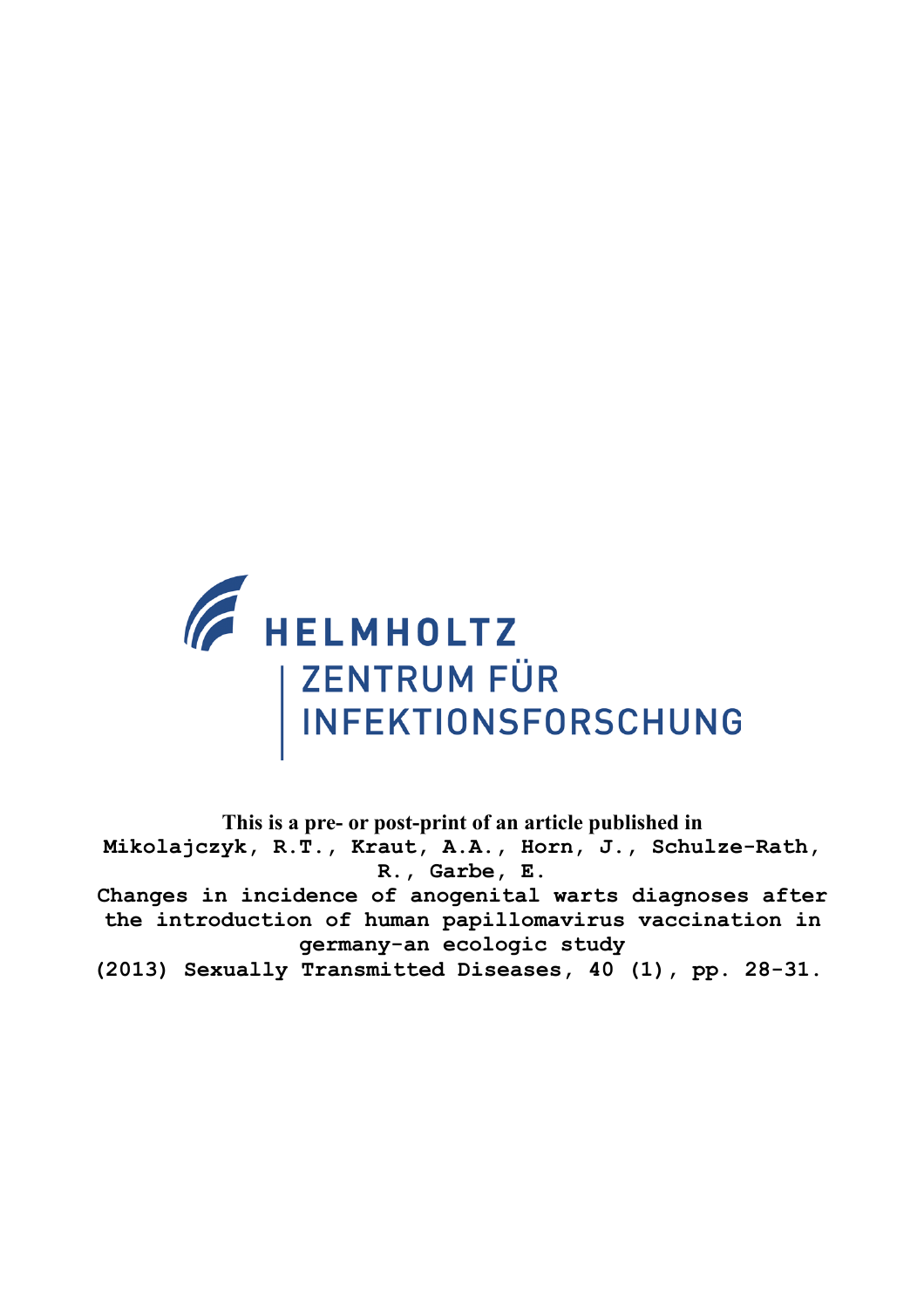Title:

Changes in incidence of anogenital warts diagnoses after the introduction of HPV vaccination in Germany – an ecological study

Rafael T Mikolajczyk, PhD MD<sup>1,2,3§</sup>, Angela A Kraut MSc<sup>1</sup>, Johannes Horn<sup>1</sup>, Renate Schulze-Rath, PhD MD<sup>4</sup>, Edeltraut Garbe, PhD MD<sup>1,5</sup>

<sup>1</sup> Department of Clinical Epidemiology, Bremen Institute for Prevention Research and Social Medicine, University of Bremen, Achterstraße 30, D-28359 Bremen, Germany

<sup>2</sup> Helmholtz Centre for Infection Research, Inhoffenstraße 7, D-38124 Braunschweig,

Germany

<sup>2</sup> Hannover Medical School, Groß – Buchholz, D-30625 Hannover, Germany

<sup>4</sup>Sanofi-Pasteur MSD GmbH, Paul-Ehrlich-Straße 1, D-69181 Leimen, Germany

<sup>5</sup> Faculty of Human and Health Sciences, University of Bremen, D-28359 Bremen, Germany

§Corresponding author

Dr. Rafael Mikolajczyk

Department of Clinical Epidemiology, BIPS - Institute for Prevention Research and Social Medicine, University of Bremen, Achterstraße 30, D-28359 Bremen, Germany Fax number: 0049 218 56821, Telephone number: 0049 218 56870

Email: [miko@bips.uni-bremen.de](mailto:miko@bips.uni-bremen.de)

Short summary: 26 words Abstract: 47 Text: 1419 words Number of tables: 2; Number of figures: 2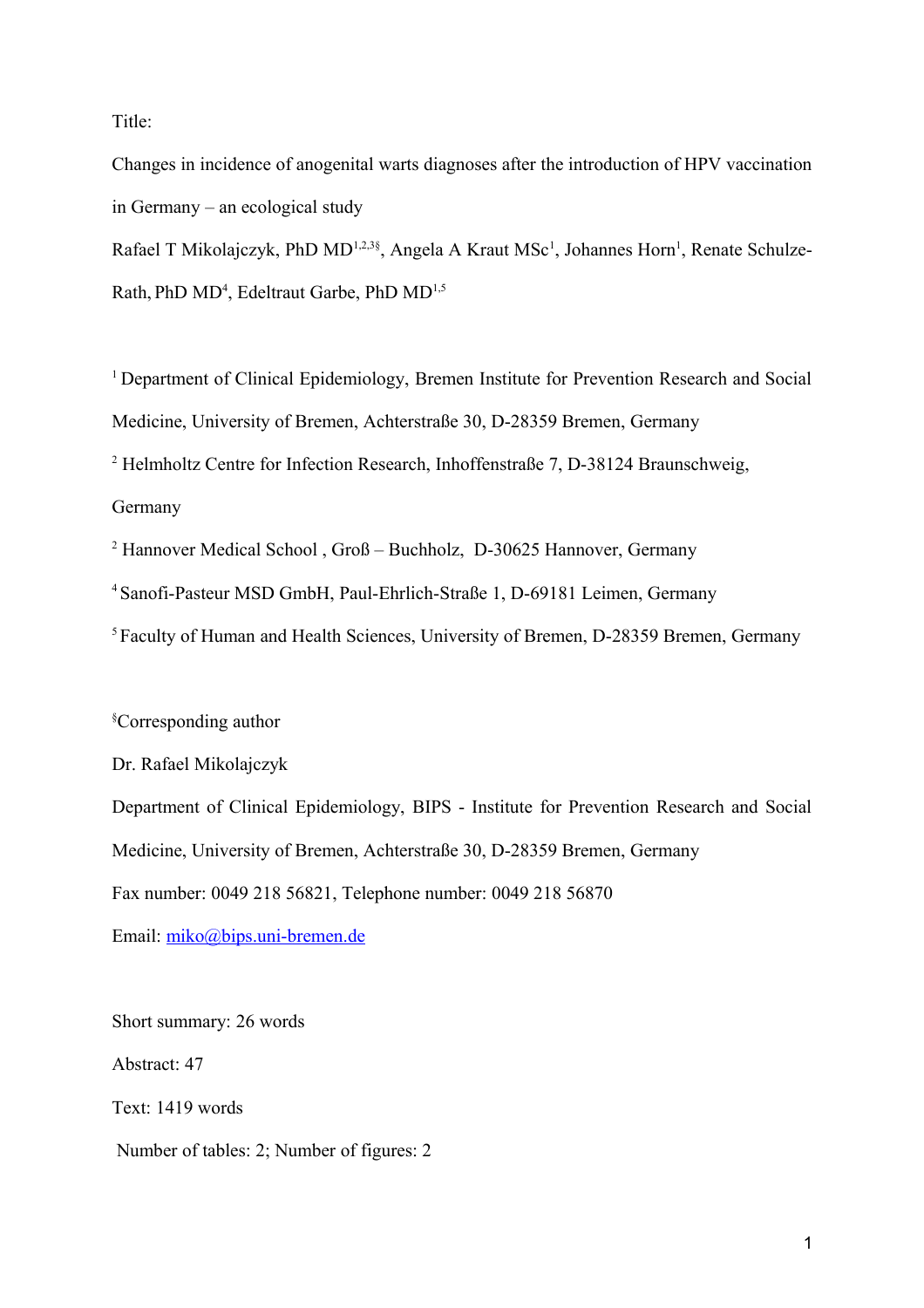RTM received research funding from Sanofi Pasteur MSD (SPMSD) and Bayer-Schering. EG is running a department that occasionally performs studies for pharmaceutical industries. The companies include Mundipharma, Bayer-Schering, Stada, Sanofi-Aventis, Sanofi-Pasteur, Novartis, Celgene and GSK. EG has been consultant to Bayer-Schering, Nycomed, Teva and Novartis in the past. AAK participated in projects funded by SPMSD. RSR is an employee of SPMSD.

This study was supported by Sanofi Pasteur MSD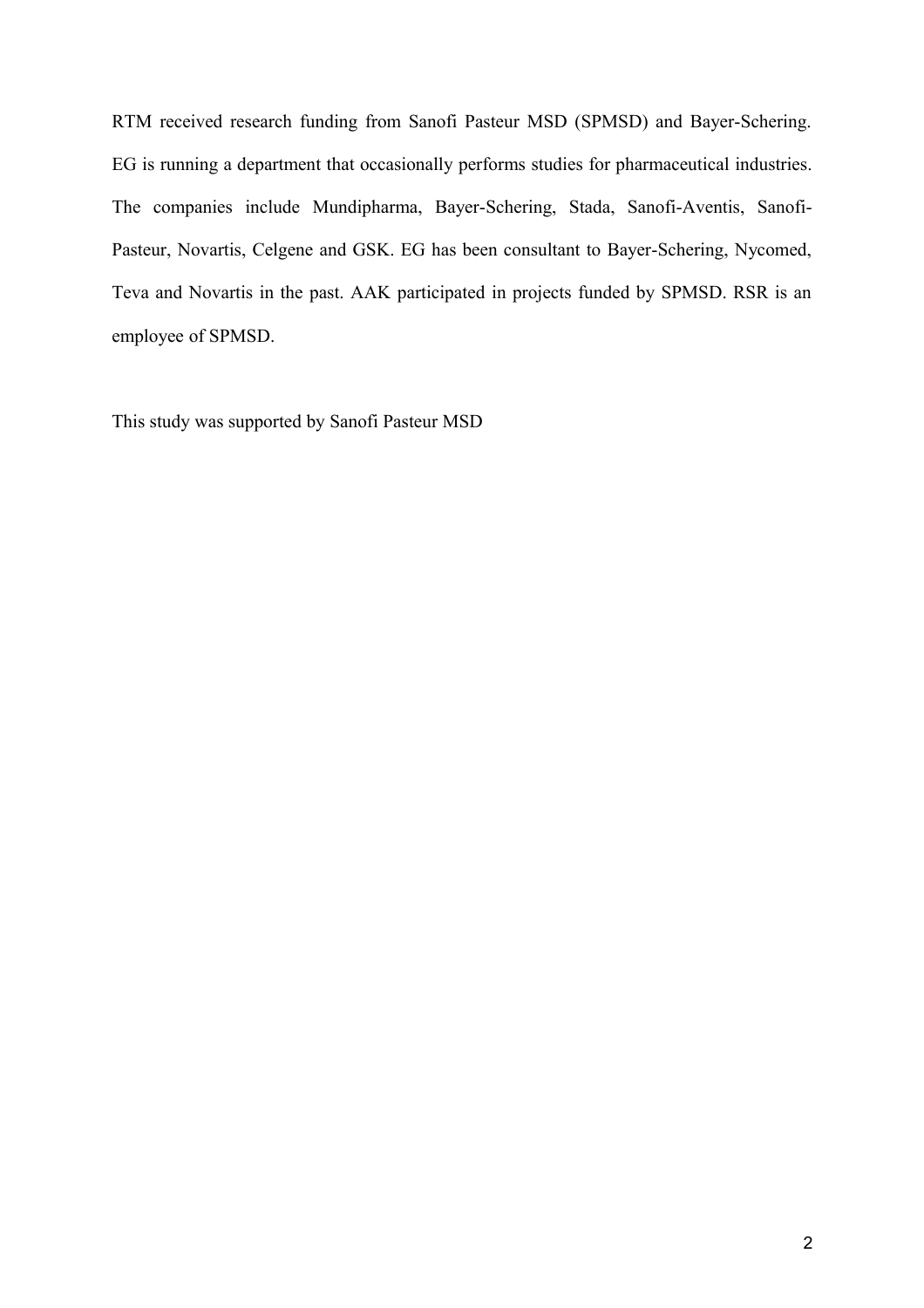### **Short summary:**

This study based on health insurance data demonstrated changes in the incidence of anogenital warts after the introduction of HPV vaccination for the first time in Germany.

### **Abstract:**

In a large health insurance database, incidence of anogenital warts among 15 to 19 years old females decreased from 316/100,000 person-years in 2007 to 242 in 2008 (23% reduction,  $p=0.0001$ ). The decrease started between the 1<sup>st</sup> and 2<sup>nd</sup> quarter of 2007 (HPV vaccination was introduced in March 2007).

**Keywords:** HPV vaccination, anogenital warts, incidence, health care database study, Germany

### **Text:**

While the main focus of HPV vaccination is on prevention of cervical cancer, anogenital warts (AGW) (mainly caused by the HPV types 6 and 11) can cause emotional distress and substantial health care costs and are therefore an important secondary health outcome.(1-5) In clinical trials, a high efficacy of the quadrivalent vaccine against AGW was demonstrated.(6- 9)

In March 2007, the German Standing Vaccination Committee (STIKO) recommended the HPV vaccination for the prevention of cervical cancer for girls between 12 and 17 years of age.(10) The STIKO recommendation does not distinguish between the bi- and the quadrivalent HPV vaccine. However, the quadrivalent vaccine is used predominantly in Germany (almost 90 % of sold doses).(11) Typically, the vaccination takes place towards the end of the recommended age range. In 2008/9, the coverage in the age group 16 to 18 years was estimated at about 40%.(12;13) Using the same database as in the current analysis, we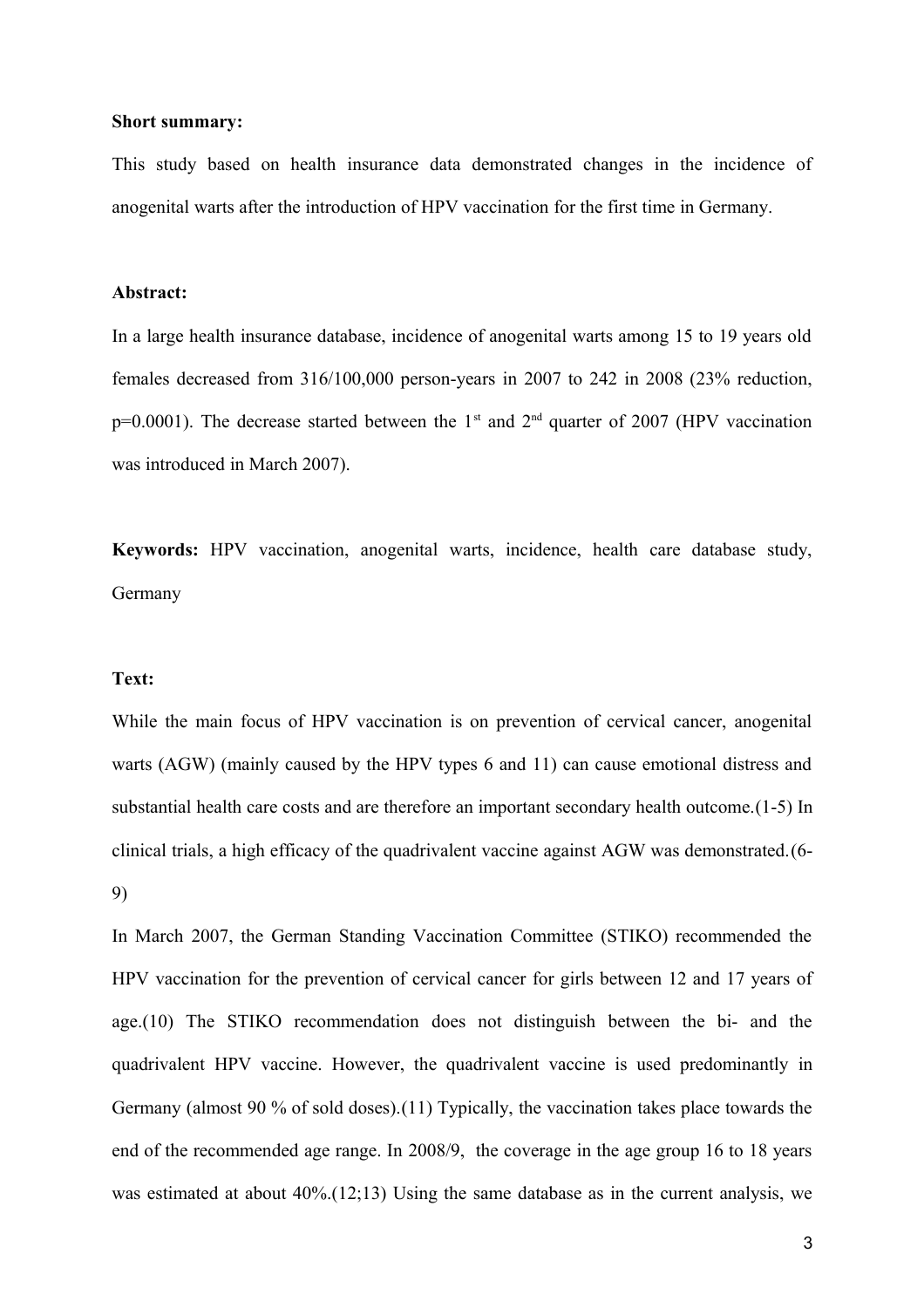found that about 35% of 17 years old women received at least one HPV vaccine dose in 2008. (14) Furthermore, the ratio of third doses to first and second doses administered in federal states where separate codes for the specific doses existed suggested that women usually completed the whole vaccination series.

The impact of the quadrivalent HPV vaccine on the reduction of AGW at population level has been investigated in Australia,(15-17) New Zealand (18) and the U.S..(19) These studies demonstrated a reduction of the AGW incidence soon after the introduction of national vaccination programmes, even with some evidence of herd immunity. We recently published a manuscript on the incidence of AGW in 2005 and 2006.(20) The aim of the current study was to assess whether there were changes in the incidence of AGW in the time period 2005- 2008, during which HPV vaccination was introduced in Germany. We studied AGW anogenital warts incidence trends by age using a large health care database.

The database was the German Pharmacoepidemiological Research Database (GePaRD) which was described elsewhere.(20;21) In the current analysis, we used data from one large health insurance company ( $\geq 6$  million insured persons, 8% of the German population) for which data was available for the years 2004 to 2008. GePaRD contains demographic information, information on hospital admissions, ambulatory physician visits, and prescriptions. The hospital data contains information on admission and discharge dates, diagnoses and diagnostic and therapeutic procedures carried out in hospital with the respective date. Outpatient physician visit claims data include outpatient treatments, procedures, and diagnoses. Since outpatient physician visits are reimbursed quarterly, outpatient diagnoses can only be allocated to a quarter of the year.

We applied an open cohort design to assess the incidence of AGW. Cases of AGW were ascertained based on the ICD-10 German Modification (ICD-10 GM) code A63.0.(22) For the estimation of incidence rates, only cases with a preceding period of 12 months without

4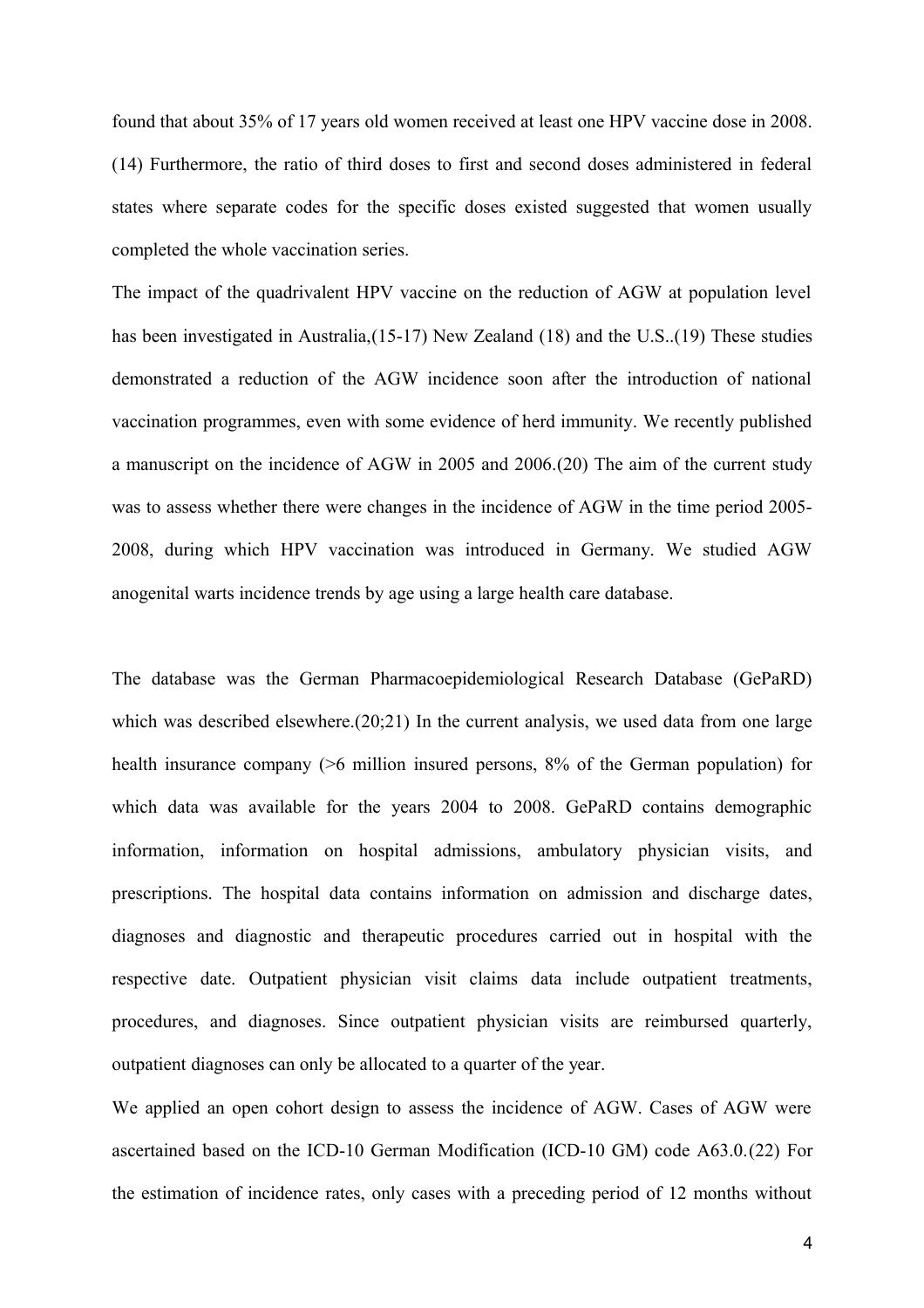AGW diagnoses were included. Confidence intervals for incidence rates were based on Poisson distribution.

We estimated incidence rates for each quarter of the years 2005 to 2008, stratified by five year age group and sex and performed trend analysis with a Poisson model. We expected a change of trend in the incidence of AGW after the introduction of the HPV vaccination ("breaking point"). To explore this, we restricted the analysis to females aged 12 to 20 years and used a Poisson regression model with age, calendar time in quarters of the year (to allow for a general trend over time), calendar time within a year and calendar time since a breaking point. Adjusting for calendar time within a year was necessary to account for effects of aging in the respective cohort. We varied the time of the breaking point across the whole range of the studied period and used the Bayesian Information Criterion (BIC) to define the best fit for the breaking point.(23) In the next step, we applied the estimated breaking point in each of the one-year age groups for males and females separately. The reduction in the incidence after the breaking point was approximated by a linear trend. All analyses were conducted with SAS 9.2.

Overall, the incidence of anogenital warts in the age group 10 to 79 years increased by 17% from 2005 to 2008 (Table 1). In 2005, females had a 52% higher incidence than males; over time the difference decreased to 31% in 2008. In females, the incidence was highest in the age group 20 to 24 years, in males it was highest in the next older group (25 to 29 years) (Figure 1). In 2008, the peak incidence was 30% higher in women than in men. The general trend over time was an increase in the incidence, which was most visible for the age groups with high incidence. Despite the general upwards trend, there was a decrease in the incidence among females in the age group 15 to 19 years (316 per 100,000 person-years in 2007 and 242 in 2008, a 23% reduction, p=0.0001).

When focussing on 10- to 20-year-olds, a decreased incidence in 2008 could be seen for 16-, 17- and 18-year-old females, and less pronounced among the 15- and 19-year-olds (Figure 2).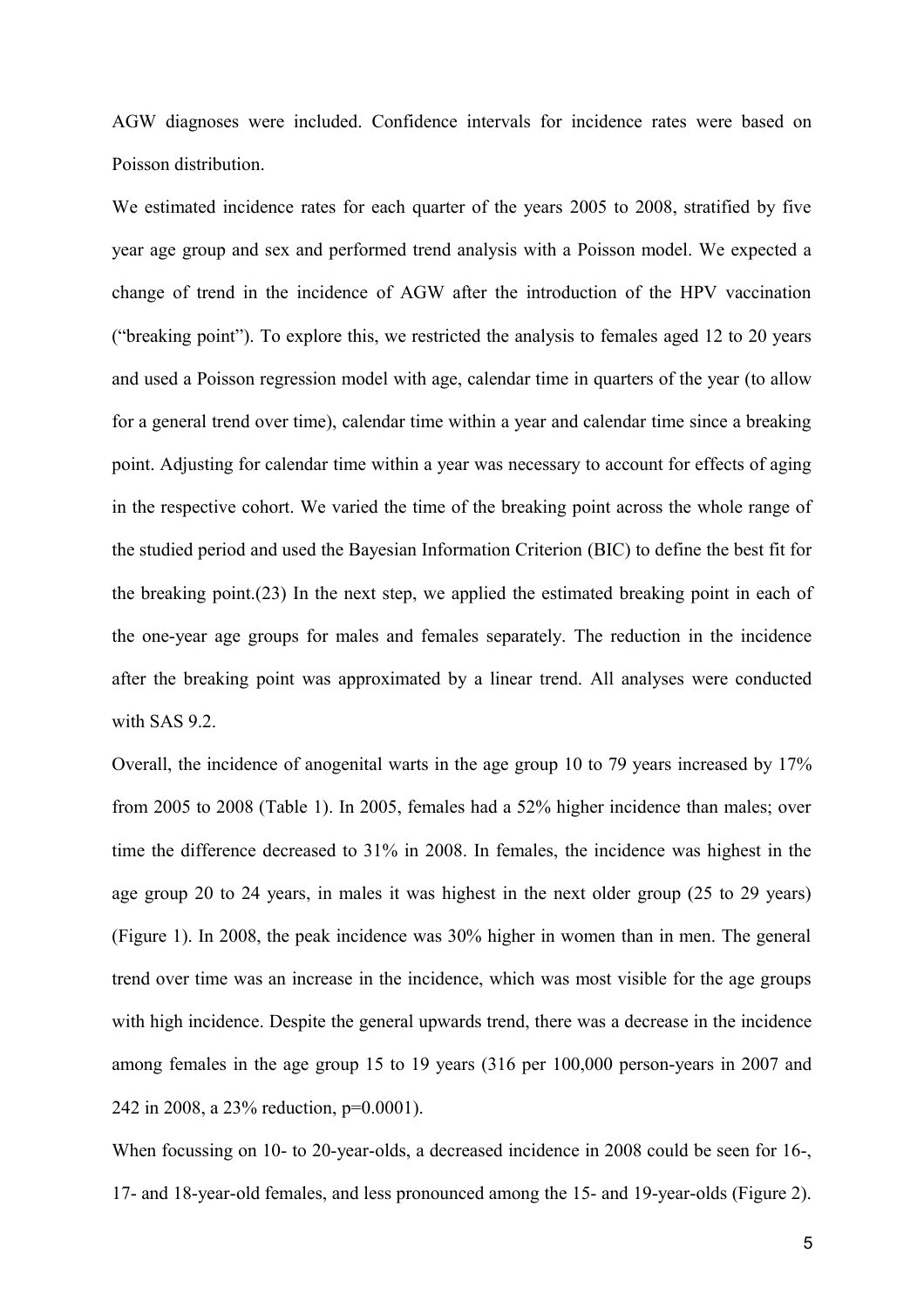In contrast, among 13-, 14- and 20-year-old women, there was some indication of an increased incidence. Generally, males had a much lower incidence in the age group 10 to 20 years, with some indication of a decreasing incidence among 16- and 17-year-olds over the whole study period.

Based on the lowest BIC, there was evidence of a change in trend in the incidence of AGW among females in the age group 12 to 20 years in the  $2<sup>nd</sup>$  quarter of 2007 (data not shown). Evaluating the trend in one-year age groups, this change can be attributed to 16, 17 and 18 year old females (Table 2).

Based on the estimated decrease rate, the incidence among 16-year-old females was reduced by 47% in the end of 2008, by 45% among 17-year-olds, and by 35% among those 18 years of age compared to the incidence in these age groups before the breaking point. There was no clear breaking point in the incidence of AGW among males.

Our analysis demonstrated a reduction in the incidence of AGW after the introduction of HPV vaccination in Germany among 16- to 18-year-old females. The decrease started soon after the recommendation of HPV vaccination by STIKO and the reimbursement of HPV vaccination by health insurance companies.

Comparing same aged girls before and after the introduction of the vaccination showed a reduction of AGW of 35% to 47% (based on the estimated decrease rate). The reduction corresponds to the HPV vaccination coverage in the corresponding age groups.(12-14) Since in Germany the quadrivalent vaccine is predominantly used (it amounts to nearly 90% of all sold doses),(11) the vaccinated fraction can directly be translated into the protected fraction (assuming the probability of vaccination does not depend on the risk of HPV infection). In contrast, there was no evidence of a decrease in the incidence for males or older age groups of females.

To date, the newest data available for the project were from 2008, so we could not investigate whether the incidence remains stable after reaching the level of protection due to direct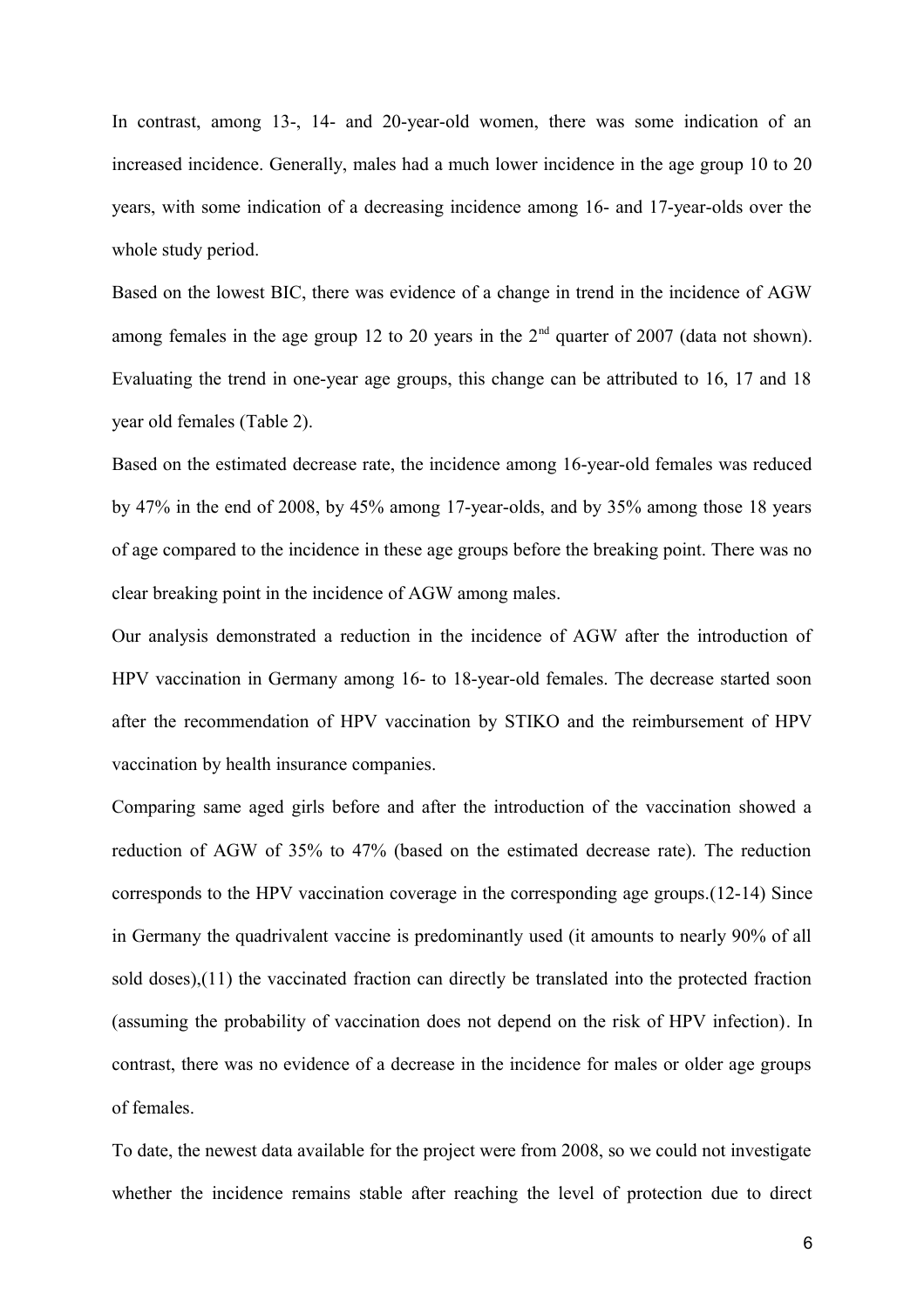effects of vaccination. Herd immunity effects could lead to a further decrease in the incidence, but these effects require more time.

The decrease in the incidence of AGW soon after the introduction of the vaccination in the current study is consistent with the observation that AGW develop within months of the initial infection.(15;24;25) Furthermore, while the complete vaccination schedule with three doses requires six months, there is some evidence that also two or even one dose of the bivalent HPV vaccine may already provide a substantial protection against HPV infections. (26) Similarly, protection against AGW provided by the quadrivalent vaccine might start soon after the initial vaccination, contributing to the short time period between introduction of the vaccine and the start of the decrease in incidence.

Three Australian studies with a smaller study population demonstrated reductions in the incidence of AGW after the introduction of HPV vaccination.(15-17) One further Australian study also showed a reduction in the incidence of cervical abnormalities.(27) In all these studies, the reduction in the incidence exceeded vaccine coverage and displayed a breaking point coinciding with the introduction of the vaccination programme. Recently, similar results were published for New Zealand,(18) and for the U.S.(19). Similarly to ours, these studies used ecological designs, evaluating the trend of incidence over time rather than comparing the risk in vaccinated and not vaccinated individuals. While such studies can be subject to ecological fallacy (drawing inferences for individuals from ecological level data), the evidence of a breaking point coinciding with the introduction of the vaccine and the fact that the observed decrease in the youngest age group accompanies a general increase in the incidence in the whole population support the causal interpretation.

## **References**